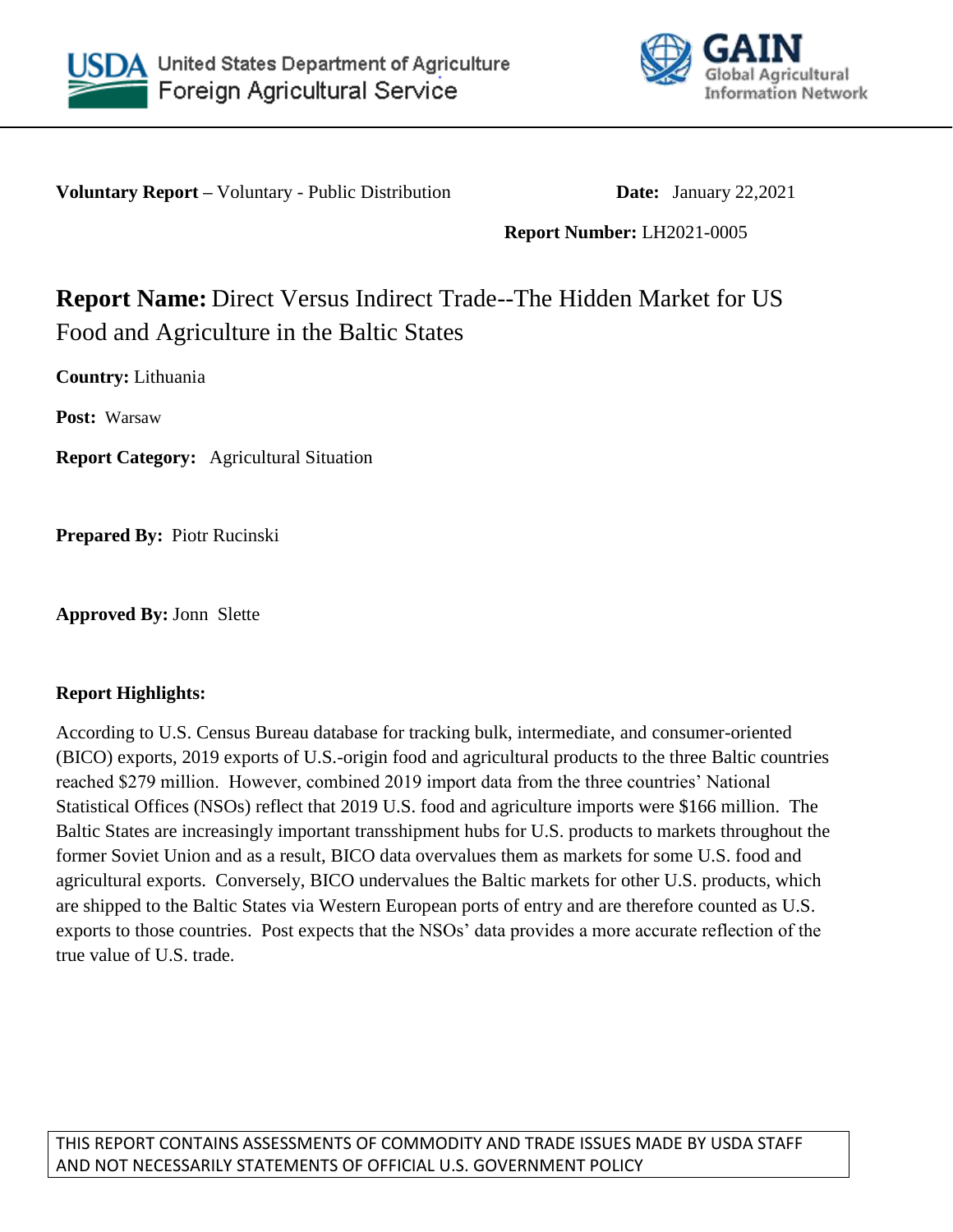## **General Information:**

U.S. [BICO](https://apps.fas.usda.gov/gats/default.aspx) export data only measures U.S. exports to the European Union's (EU) until the port of entry within the common market. As a result, BICO does not reflect the final destinations within the EU for significant volumes of U.S. trade. For the Baltic Countries, these dynamics are evident when directly comparing BICO export data with import data from each of the three countries' NSOs. Moreover, while the Baltics States receive significant indirect U.S. trade, which transits western EU ports of entry en route to the Baltic markets, they also serve as European ports of entry for U.S. exports bound for other markets in the former Soviet Union. As a result, BICO data both undervalues the Baltics States for some U.S. exports, and significantly overvalues them for others.

According to BICO, the combined total of U.S. food and agricultural trade to the Baltic States in 2019 totaled about \$279 million, an 18-percent increase over 2018 (Table 1).  Conversely, the combined import date from the three NSOs for U.S. food and agricultural imports indicate \$166 million, an eightpercent increase over 2018 data from the NSOs. Post analysis indicates that the gap between BICO data and the combined imports reported by the NSOs stems from transshipments of U.S.-origin products through the Baltic States to non-EU markets in Eastern Europe and Central Asia.

|                                                                                  | 2017  | 2018  | 2019  |
|----------------------------------------------------------------------------------|-------|-------|-------|
| BICO (U.S. exports to Baltic<br>Countries)                                       | 210.3 | 238.7 | 278.7 |
| Lithuania                                                                        | 91.6  | 100.8 | 120.3 |
| Latvia                                                                           | 68.0  | 72.0  | 88.5  |
| Estonia                                                                          | 50.7  | 65.9  | 69.9  |
| NSO* (Direct and indirect imports from<br>the United States to Baltic Countries) | 131.1 | 152.6 | 165.6 |
| Lithuania                                                                        | 74.5  | 91.9  | 96.5  |
| Latvia                                                                           | 24.1  | 25.9  | 29.6  |
| Estonia**                                                                        | 32.5  | 34.8  | 39.5  |

**Table 1: U.S. Food and Ag Trade Exports to Baltic Countries 2017-19 (\$ million)**

*\*National Statistical Offices of Baltic Countries (NSO)*

*\*\* Data from Estonian NSO were recalculated from euro to dollars using official U.S. Internal Revenue Service [\(IRS\)](https://www.irs.gov/individuals/international-taxpayers/yearly-average-currency-exchange-rates) exchange rate \$1.0 = €0.893*

# **Lithuania**

Lithuania is the largest Baltic importer of U.S. agricultural, fishery, and forestry products. According to BICO, 2019 U.S. food and agricultural trade to Lithuania reached \$120.3 million (Table 2). According to [Lithuania's NSO,](https://osp.stat.gov.lt/statistiniu-rodikliu-analize#/) 2019 U.S. food and agricultural imports were \$96.5 million. The primary difference between the two is due to transshipments of U.S. products through Lithuania to non-EU markets. Lithuania continues to maintain the wider Russian/former-Soviet railroad track gauge from the Port in Klaipeda on the Baltic Sea, which provides regular rail freight to Russia, Belarus, and other former-Soviet countries in Eastern Europe and Central Asia. U.S. food and agriculture products shipped through Lithuania and then transshipped by Lithuanian traders is usually shown as U.S. exports to Lithuania, although they never enter the Lithuanian value chain. This trade is not captured by the Lithuanian NSO. Conversely, significant volumes of other U.S. products exported to Lithuania through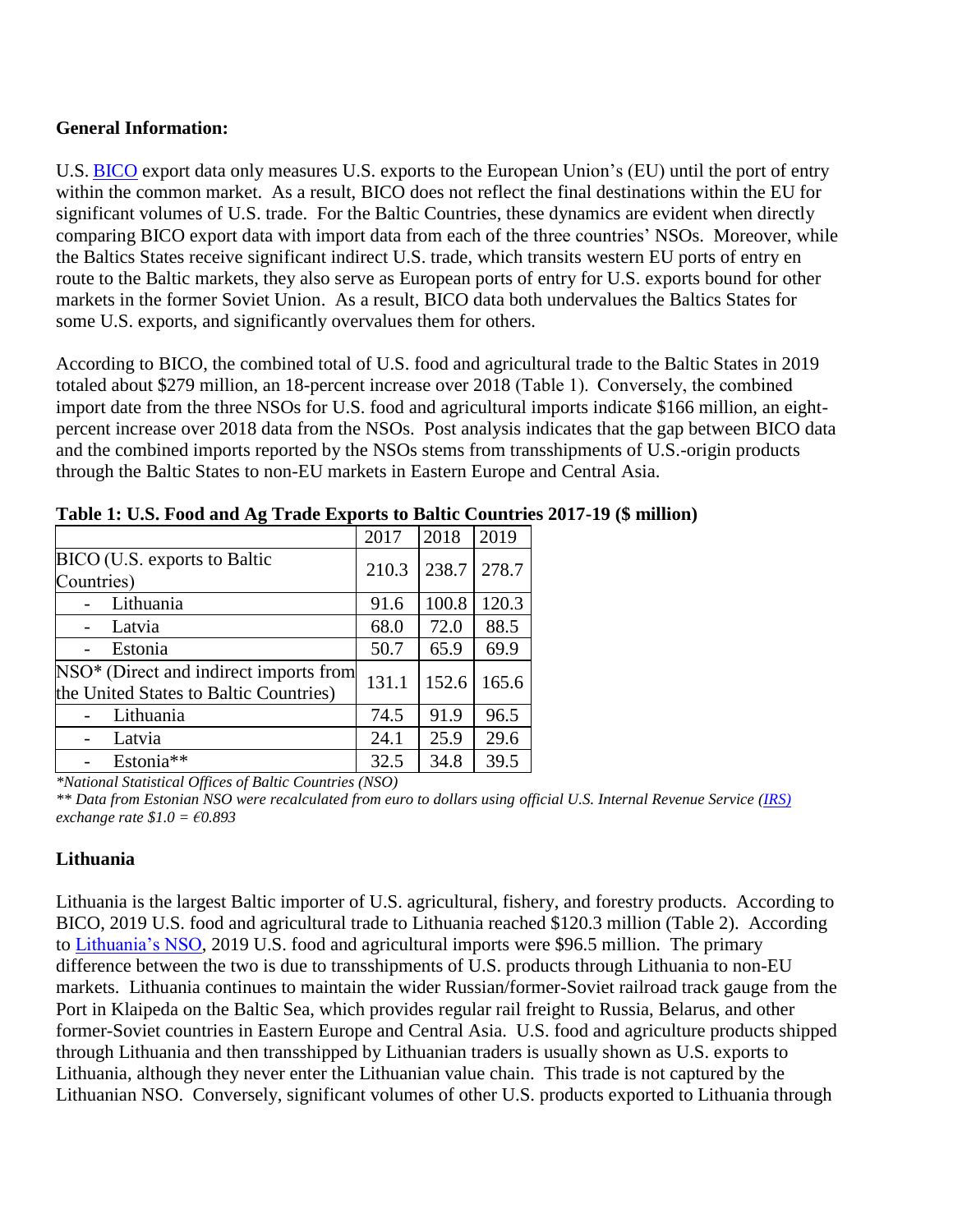Rotterdam, Antwerp, Bremerhaven, and other European ports of entry ultimately do enter into Lithuanian commerce and are captured by NSO as U.S. trade. However, BICO counts that trade as exports to the Netherlands, Belgium, and Germany, respectively, those products only land and transit in those countries, and not the destination market (i.e. Lithuania or other Baltic and Eastern European markets). Interesting examples of this dynamic are varieties U.S.-origin fish products. Lithuania is an increasingly important market for some U.S. fish, chiefly sockeye salmon, fish from the *Bregmaceotidae* family, and Alaskan pollock (see Table 3). Because significant quantities of these specifies arrive in Lithuania via other EU ports of entry, BICO significantly undervalues Lithuania as a market for these products. Conversely, BICO overvalues the Lithuania market for frozen surimi, salmon roe, and frozen whiting/hake by tens of millions of dollars (Table 3). These products are not consumed or processed in Lithuania and shipped to other destinations.

| 2017 | 2018  | 2019                                                                 |
|------|-------|----------------------------------------------------------------------|
| 91.6 | 100.8 | 120.3                                                                |
| 74.5 | 91.9  | 96.5                                                                 |
| 19.7 | 20.8  | 24.4                                                                 |
| 54.8 | 71.1  | 72.1                                                                 |
| 26   | 23    | 25                                                                   |
|      |       | Table 2. U.S. Food and $\Delta g$ Trage exports to Enfinance 2017-17 |

#### **Table 2: U.S. Food and Ag Trade Exports to Lithuania 2017-19 (\$ million)**

*\*Lithuanian National Statistical Office (NSO) and BICO*

Table 3 below shows direct versus indirect U.S. exports to Lithuania for selected food products. The following list is not exhaustive but attempts to capture the most relevant U.S. products:

| Imports to Lithuania in | <b>HS</b> | <b>U.S. Exports</b> | Lithuanian Imports from  |                  |                |            |
|-------------------------|-----------|---------------------|--------------------------|------------------|----------------|------------|
| 2019                    | Code      |                     | the United States (NSO*) |                  |                |            |
|                         |           | <b>BICO</b>         | Total                    | Indirect         | Direct         | $\%$       |
|                         |           | (U.S. Census        | <b>NSO</b>               |                  |                | indirect   |
|                         |           | Bureau)             |                          |                  |                | trade per  |
|                         |           |                     |                          |                  |                | <b>NSO</b> |
| Frozen surimi of fish   | 030499    | 18,018              | $\boldsymbol{0}$         | $\boldsymbol{0}$ | $\overline{0}$ | $\theta$   |
| Almonds                 | 080212    | 15,925              | 9,365                    | 1,912            | 7,453          | 20         |
| Sockey salmon           | 030311    | 13,802              | 11,073                   | 0                | 11,073         | 0          |
| Pistachios              | 080251    | 11,961              | 12,901                   | 4,920            | 7,981          | 38         |
| Fish of the family      | 030495    | 8,889               | 20,326                   | $\theta$         | 20,326         | 0          |
| Bregmaceotidae          |           |                     |                          |                  |                |            |
| Salmon roe, frozen      | 030391    | 8,217               | $\theta$                 | $\overline{0}$   | $\overline{0}$ | $\Omega$   |
| Whiting hake, frozen    | 303660    | 4,886               | $\overline{0}$           | $\overline{0}$   | $\overline{0}$ | 0          |
| Surimi, frozen          | 030499    | 4,862               | $\overline{0}$           | $\overline{0}$   | $\overline{0}$ | $\theta$   |
| Flue-cured tobacco      | 240120    | 4,016               | $\overline{0}$           | $\theta$         | $\theta$       | 0          |
| Whiskies                | 220830    | 2,577               | 5,296                    | 2,533            | 2,763          | 48         |
| Pecans                  | 080290    | 2,242               | $\theta$                 | 0                | $\Omega$       | 0          |
| Alaska pollock, frozen  | 030494    | 1,977               | 9,627                    | $\overline{0}$   | 9,627          | 0          |
| excl. fillets           |           |                     |                          |                  |                |            |

#### **Table 3: 2019 Direct vs. Indirect U.S. Food and Agricultural Trade to Lithuania (\$ 000)**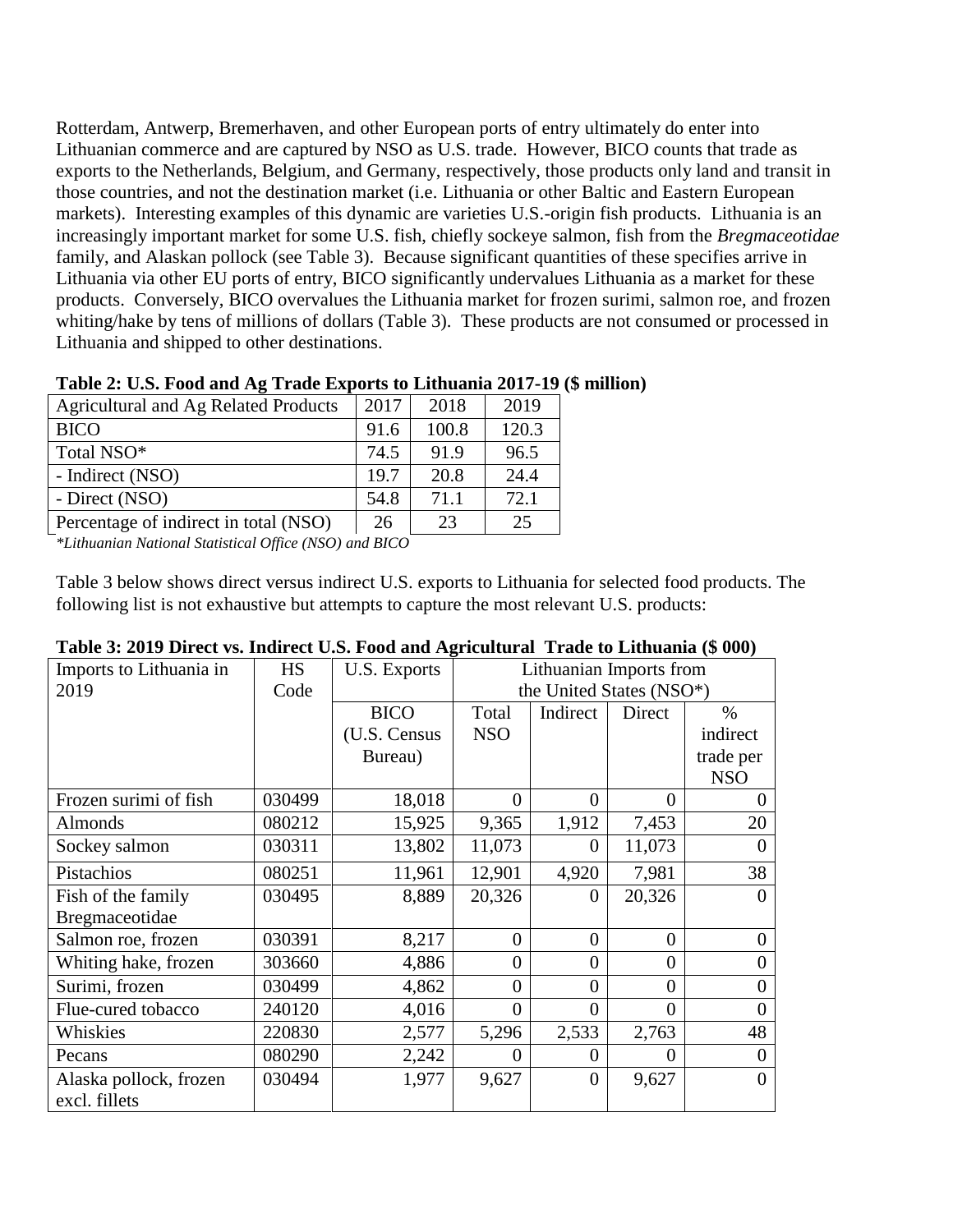| Flower seed             | 120930 | 1,699 | 0     | 0     | U              | 0   |
|-------------------------|--------|-------|-------|-------|----------------|-----|
| Protein concentrates    | 210610 | 1,593 | 0     | 0     | 0              |     |
| Oak wood                | 440791 | 1,459 | 1,695 | 4     | 1,691          | 0   |
| Lumber, walnut          | 440799 | 1,378 | 0     | 0     |                |     |
| Sauces and preparations | 210390 | 693   | 619   | 618   |                | 100 |
| Wine & Beer             | 220421 | 458   | 535   | 499   | 36             | 93  |
| Walnuts, dried          | 080232 | 396   | 783   | 6     | 777            |     |
| Enzymes and prepared    | 350790 | 307   | 4,803 | 2,660 | 2,143          | 55  |
| enzymes                 |        |       |       |       |                |     |
| Beer made from malt     | 220300 | 58    | 166   | 164   | $\overline{2}$ |     |
| Food preparations       | 210690 | 39    | 7,692 | 7,100 | 592            | 92  |

*Source: Lithuanian National Statistical Office (NSO) and BICO*

2019 BICO data undervalued U.S. food preparation trade to Lithuania by \$7.7 million, when compared with NSO data. U.S. origin food preparations bound for Lithuania were mostly offloaded in German, Dutch, and Belgian ports of entry. According to 2019 NSO data, Lithuania indirectly imported 92 percent of U.S. food preparations, 20 percent of U.S. almonds, 38 percent of U.S. pistachios, 48 percent of U.S. whiskey, 100 percent of U.S. sauces and preparations, and 93 percent of wine and beer of U.S. origin (Table 3).

### **Latvia**

According to 2019 BICO data, Latvian imports of U.S. food and agricultural products reached \$88.5 million (Table 4). Conversely, *Latvia's NSO* shows 2019 U.S. imports at \$29.6 million. This gap primarily stems from BICO's reported \$50 million U.S. whiskey exports to Latvia, while Latvia's NSO shows U.S. whiskey imports at only about \$8.0 million dollars in 2019 (Table 5). Post analysis indicates that most of U.S. whiskey which landed in Latvia did not enter the Latvian market and was transshipped to non-EU countries. The Port of Riga, like the Port of Klaipeda in Lithuania, also has the wide-gauge railroad tracks gauge that are compatible with Russian and other former-Soviet rail systems. Riga is also used as a transshipment hub for U.S.-origin agricultural and food products to Russia, Belarus, Ukraine, Afghanistan, Kazakhstan, and other countries in Eastern Europe and Central Asia. Conversely, according to 2019 Latvian NSO data, 64 percent of U.S. food and agricultural products ultimately bound for the Latvian market were shipped indirectly through other EU Member States.

| Agricultural and Ag Related Products  | 2017 | 2018 | 2019 |
|---------------------------------------|------|------|------|
| <b>BICO</b>                           | 68.0 | 72.0 | 88.5 |
| <b>Total NSO</b>                      | 24.1 | 25.9 | 29.6 |
| - Direct (NSO)                        | 10.0 | 8.6  | 10.5 |
| - Indirect (NSO)                      | 14.1 | 17.3 | 19.1 |
| Percentage of indirect in total (NSO) | 58   | 67   | 64   |

*Source: Latvian NSO and BICO*

Table 5 below shows direct versus indirect U.S. food and agricultural trade to Latvia. The following list is not exhaustive but attempts to capture the most relevant U.S. products. Whiskies, wines, rum and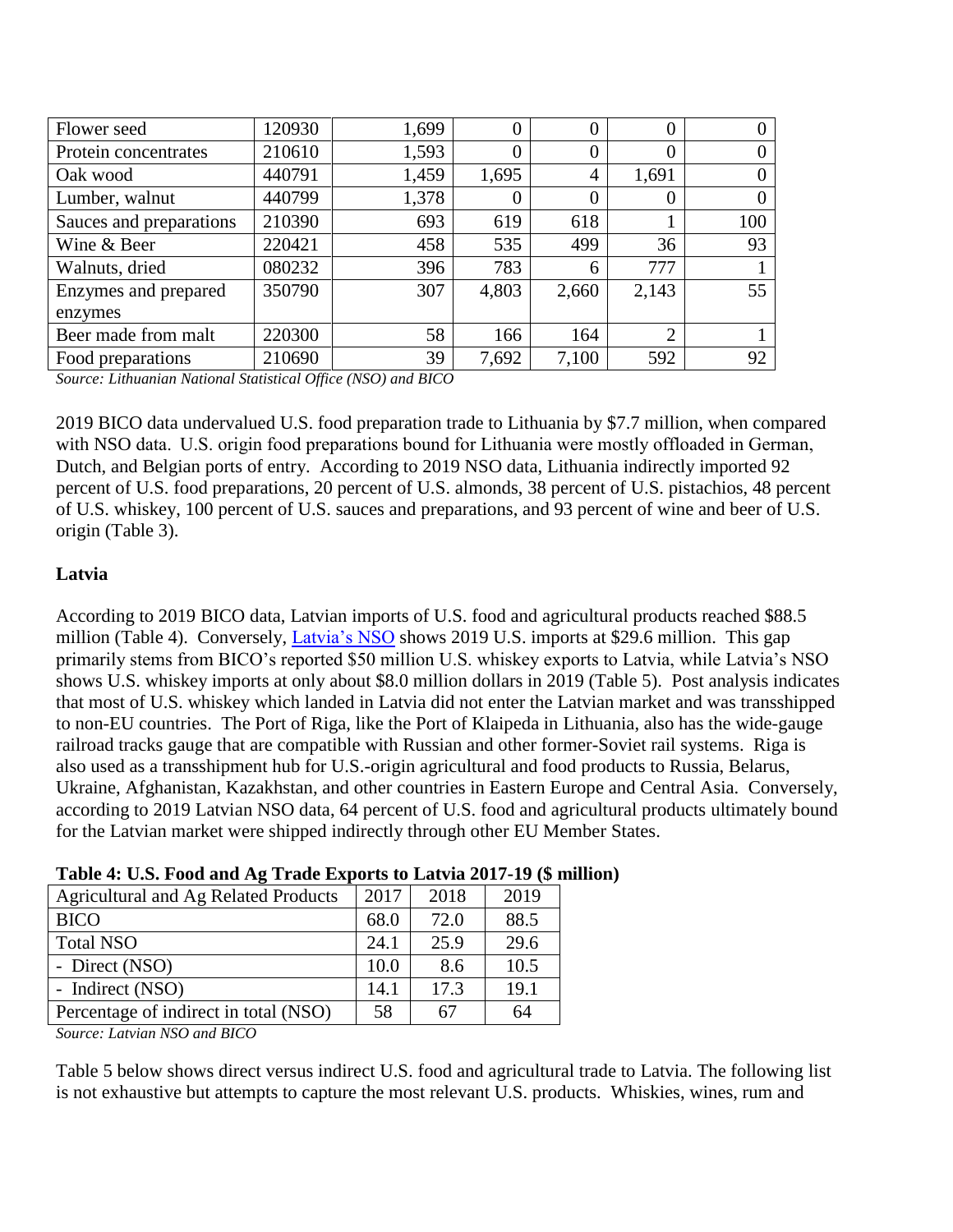tafia, and almonds are major U.S. product shipped to Latvia. According to NSO data, in 2019 over twothirds of U.S. whiskey was imported indirectly to Latvia. In 2019, indirect imports of U.S. wines, almonds, rum and tafia, pistachios, and food preparations amounted to 21, 43, 78, 77, and 74 percent, respectively (Table 5). According to 2019 NSO data, all U.S beef, cranberries, and blueberry preparations were shipped indirectly to Latvia. BICO data also reflects almost worth \$11 million of U.S. ethanol, while Latvian NSO does not report any U.S. ethanol imports, meaning that it did not enter Latvian commerce and was transshipped to other markets (Table 5).

| Imports to Latvia in 2019     | <b>HS Code</b> | U.S.           | Latvian Imports from |                          |                |                  |
|-------------------------------|----------------|----------------|----------------------|--------------------------|----------------|------------------|
|                               |                | <b>Exports</b> |                      | the United States (NSO*) |                |                  |
|                               |                | <b>BICO</b>    | Total                | Indirect                 | Direct         | $%$ of           |
|                               |                |                | (NSO)                |                          |                | indirect         |
|                               |                |                |                      |                          |                |                  |
| Whiskies                      | 220830         | 50,007         | 7,933                | 5,500                    | 2,433          | 69               |
| Ethanol, biofuels             | 220710         | 10,906         | $\overline{0}$       | $\boldsymbol{0}$         | $\overline{0}$ | $\overline{0}$   |
| Grape wines                   | 220421         | 6,569          | 1,364                | 284                      | 1,080          | 21               |
| <b>Almonds</b>                | 080212         | 4,233          | 2,612                | 1,115                    | 1,497          | 43               |
| Rum and Tafia                 | 220840         | 812            | 2,461                | 1,912                    | 549            | 78               |
| Pistachios                    | 080251         | 101            | 1,646                | 1,274                    | 372            | 77               |
| Sugar confectionary           | 170490         | 1,769          | $\overline{0}$       | $\overline{0}$           | $\overline{0}$ | $\overline{0}$   |
| Food preparations             | 210690         | 1,493          | 1,361                | 1,009                    | 353            | 74               |
| Nuts, mixtures                | 200819         | $\theta$       | 1,268                | 1,258                    | 10             | 99               |
| Instant coffee                | 210111         | 1,262          | $\overline{0}$       | $\overline{0}$           | $\overline{0}$ | $\boldsymbol{0}$ |
| Tea, mate extract             | 210120         | $\Omega$       | 721                  | 721                      | $\overline{0}$ | 100              |
| Soft drinks, carbonated       | 220210         | 980            | $\overline{0}$       | $\overline{0}$           | $\overline{0}$ | $\boldsymbol{0}$ |
| Fish roe                      | 030520         | $\overline{0}$ | 970                  | $\overline{0}$           | 970            | $\overline{0}$   |
| Liqueurs and cordials         | 220870         | 870            | 423                  | 402                      | 22             | 95               |
| Other food preparations       | 210690         | 1,435          | $\overline{0}$       | $\boldsymbol{0}$         | $\overline{0}$ | $\boldsymbol{0}$ |
| Protein concentrates          | 210610         | 795            | $\overline{0}$       | $\overline{0}$           | $\overline{0}$ | $\overline{0}$   |
| Beef and beef products        | 020130         | $\overline{0}$ | 412                  | 412                      | $\overline{0}$ | 100              |
| Dog and cat food              | 230910         | 553            | 331                  | $\mathbf{1}$             | 331            | $\overline{0}$   |
| Bovine semen                  | 051110         | 505            | 582                  | 40                       | 541            | $\overline{7}$   |
| Cod fillets, frozen           | 030471         | $\overline{0}$ | 492                  | $\boldsymbol{0}$         | 492            | $\overline{0}$   |
| Condiments and sauces         | 210390         | 106            | 438                  | 324                      | 114            | 74               |
| Cranberry preparations        | 200893         | $\overline{0}$ | 282                  | 282                      | $\overline{0}$ | 100              |
| Salmon, frozen                | 030312         | 168            | 279                  | 18                       | 261            | 6                |
| <b>Blueberry</b> preparations | 200899         | $\overline{0}$ | 272                  | 272                      | $\overline{0}$ | 100              |

**Table 5: 2019 Direct vs. Indirect U.S. Food and Agricultural Trade to Latvia (\$ 000)**

*Source: Latvian NSO and BICO*

2019 BICO data undervalues U.S. rum and tafia exports to Latvia by \$1.6 million, when compared with NSO data.  In 2019, 78 percent of the U.S. rum and tafia trade to Latvia arrived through other EU Member States. 2019 BICO data undervalues the U.S. pistachio trade to Latvia by \$1.5 million, versus Latvian NSO data.  Many U.S. pistachios arrive in Latvia through Western European intermediaries,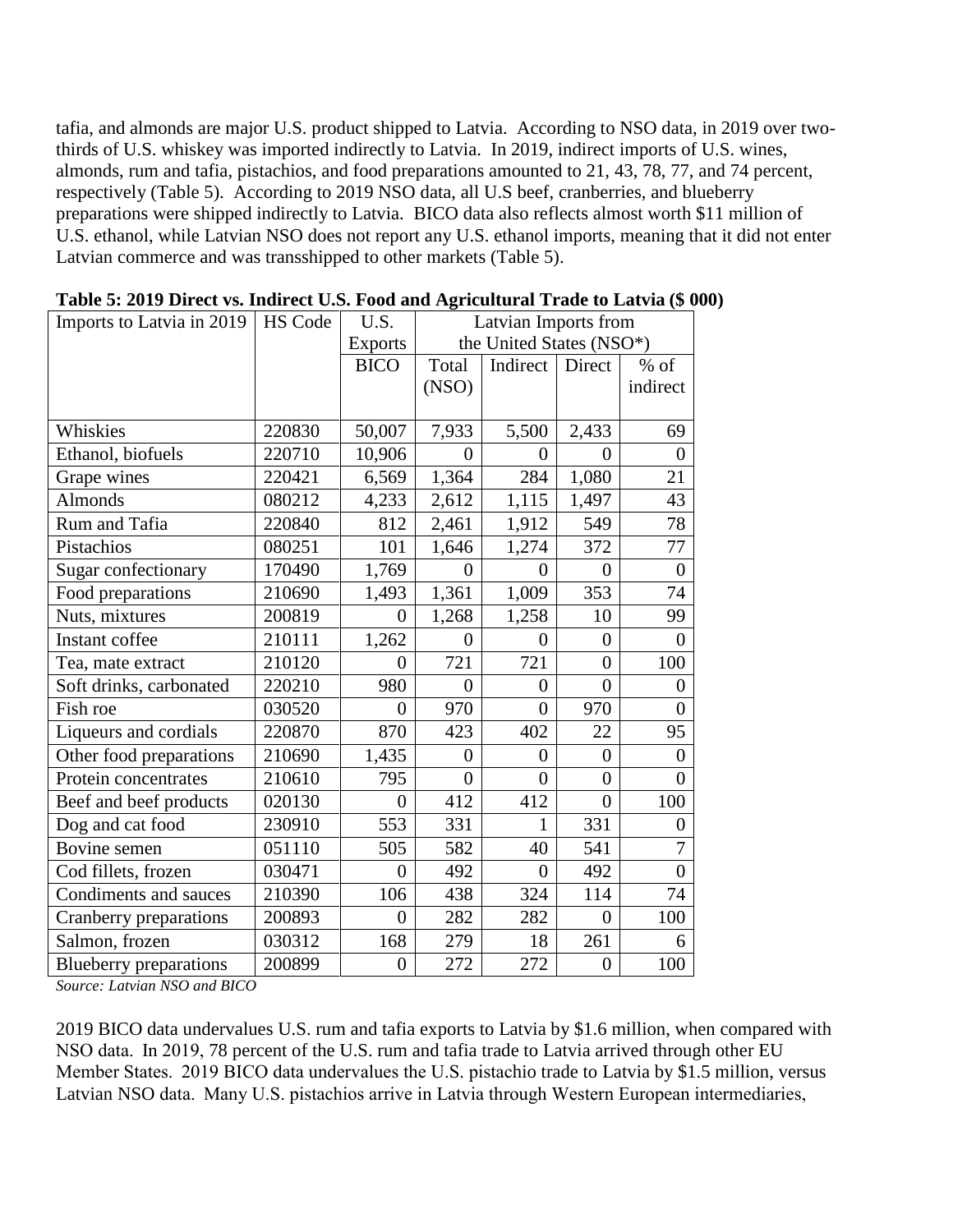especially food retail supply chains. In 2019, BICO data also undervalued U.S. fish roe, beef, cod fillets, condiments and sauces, cranberry and blueberry preparation, and frozen salmon trade to Latvia, when compared with NSO data. 

## **Estonia**

According to 2019 BICO data, U.S food and agricultural trade to Estonia reached \$69.9 million (Table 6). [Estonian NSO](http://andmebaas.stat.ee/Index.aspx?DataSetCode=VK10_3) data shows U.S. imports at \$39.5 million. This gap mainly results from BICO's reported \$36.7 million of U.S. almond exports to Estonia in 2019, while Estonian NSO data show only \$2.3 million of U.S. almond imports (Table 7). Post analysis indicates that most U.S. origin almonds shipped to Estonia in 2019 were transshipped onward to non-EU countries. According to Estonia's 2019 NSO data, 44 percent of U.S. food and agricultural products intended for the Estonian market were initially shipped to Estonia through other EU ports of entry.

| TWO IS ON CHOIX YOU WILL IN THE TIME THINGS INTO THE TOTAL IT TO THE |      |      |      |
|----------------------------------------------------------------------|------|------|------|
| <b>Agricultural and Ag Related Products</b>                          | 2017 | 2018 | 2019 |
| <b>BICO</b>                                                          | 50.7 | 65.9 | 69.9 |
| Total NSO*                                                           | 32.5 | 34.8 | 39.5 |
| - Indirect (NSO)                                                     | 13.6 | 16.4 | 17.3 |
| - Direct (NSO)                                                       | 18.9 | 18.4 | 22.2 |
| Percentage of indirect in total (NSO)                                | 42   | 47   | 44   |

## **Table 6: U.S. Food and Ag Trade Exports to Estonia 2017-19 (\$ million)**

*Source: Estonian NSO and BICO*

*\* Data from Estonian NSO were recalculated from euro to dollars using official U.S. Internal Revenue Service [\(IRS\)](https://www.irs.gov/individuals/international-taxpayers/yearly-average-currency-exchange-rates) exchange rate \$1.0 =* €*0.893*

Table 7 below shows the direct versus indirect U.S. food and agricultural exports to Estonia. The following list is not exhaustive but attempts to capture the most relevant U.S. products. Almonds, ash and oak wood, cocoa powder, and sauces are major U.S. products imported by Estonia. According to 2019 NSO data, all U.S-origin sauces, roasted coffee, pet food, and chocolate were indirectly imported into Estonia via other EU ports of entry. Around 90 percent of U.S. whiskey and wine were also indirectly imported. In 2019, indirect imports of U.S. almonds, food preparations, and frozen Alaskan pollock, reached 41, 82, and 47 percent, respectively (Table 7).

#### **Table 7: 2019 Direct vs. Indirect U.S. Food and Agricultural Trade to Estonia (\$ 000)**

| Imports to Estonia in 2019      | HS Code | U.S.           | Estonian Imports from the United States |          |        |          |
|---------------------------------|---------|----------------|-----------------------------------------|----------|--------|----------|
|                                 |         | <b>Exports</b> | $(NSO^*)$                               |          |        |          |
|                                 |         | <b>BICO</b>    | Total                                   | Indirect | Direct | $%$ of   |
|                                 |         |                | (NSO)                                   |          |        | indirect |
|                                 |         |                |                                         |          |        |          |
| Fresh or dried almonds, shelled | 080212  | 36,676         | 2,307                                   | 953      | 1,354  | 41       |
| Ash "Fraxinus spp.", sawn or    | 440795  | 6,362          | 7,322                                   |          | 7,322  |          |
| chipped lengthwise              |         |                |                                         |          |        |          |
| Oak "Quercus spp.", sawn or     | 440791  | $\Omega$       | 5,657                                   | 212      | 5,445  |          |
| chipped lengthwise              |         |                |                                         |          |        |          |
| Cocoa powder                    | 180500  | 4,841          |                                         |          |        |          |